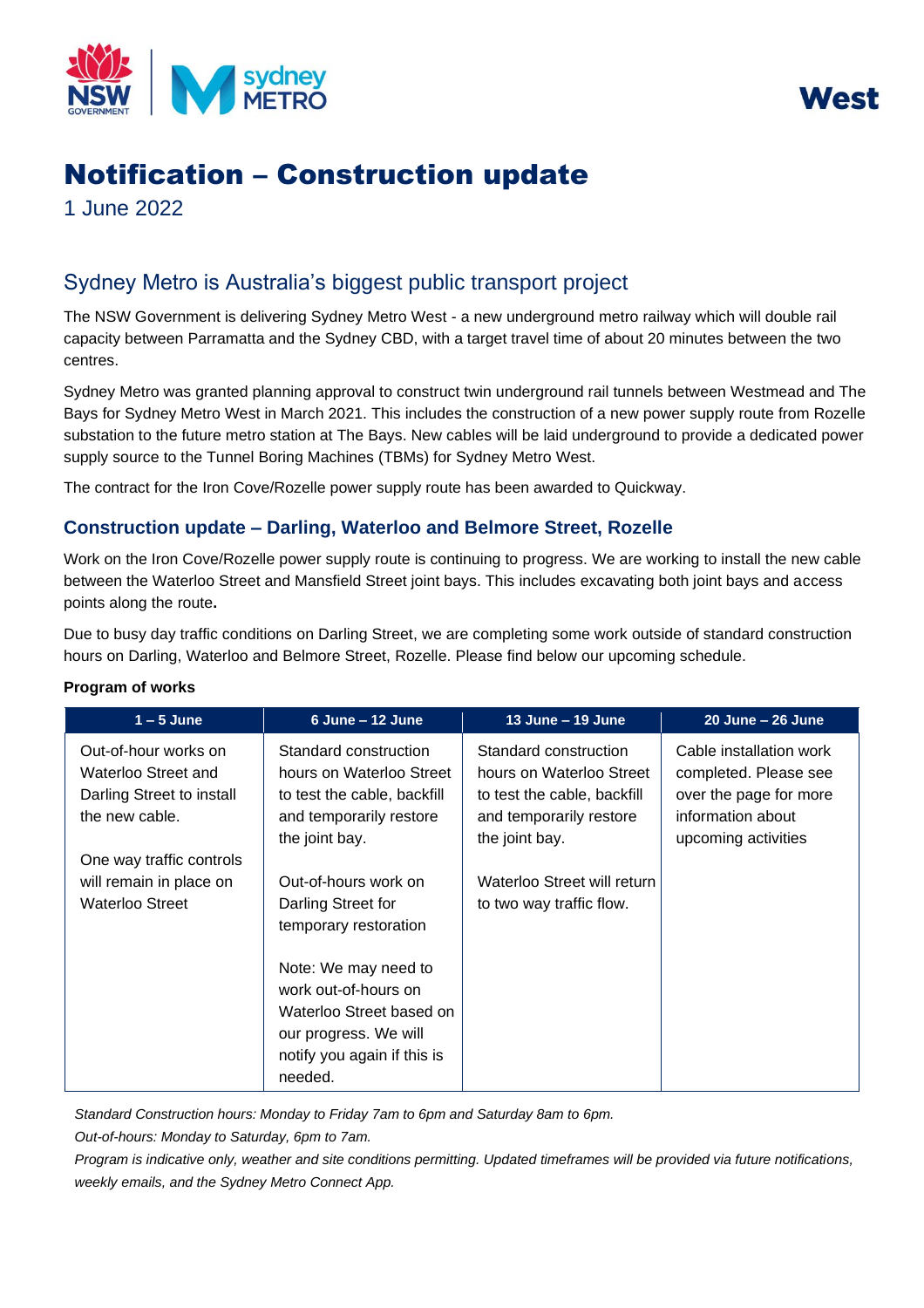#### **Work will involve:**

- Establishing traffic controls and construction areas
- Re-excavating areas to access joint or pulling bays
- Testing the conduits
- Removing concrete and asphalt with occasional use of a road saw
- Excavating trenches and removing spoil
- Installing the new cables
- Backfilling and reinstating the excavated area

#### **What to expect**

- Construction machinery and equipment operating onsite, inside designated construction sites
- Increased heavy and light vehicle movements in the area
- The work will generate some noise and vibration, the team will minimise impacts where possible
- Traffic management and directional signage will be used to ensure the safety of works and the community
- Parking will be temporarily restricted during construction
- Pedestrian management and footpath changes will occur, however, pedestrian access to buildings will be maintained at all times.

#### **Equipment used**

The equipment used will include but not be limited to excavators, tippers, sucker trucks, cable trailer, cable pulling winch and pusher, traffic control vehicles, lighting towers, hand powered tools and equipment.

#### **Work area**



- **(4) 1800 612 173 Community information line open 24 hours**
- **[sydneymetrowest@transport.nsw.gov.au](mailto:sydneymetrowest@transport.nsw.gov.au)**
- Sydney Metro West, PO Box K659, Haymarket NSW 1240
- If you need an interpreter, contact TIS National on **131 450** and ask them to call **1800 612 173**